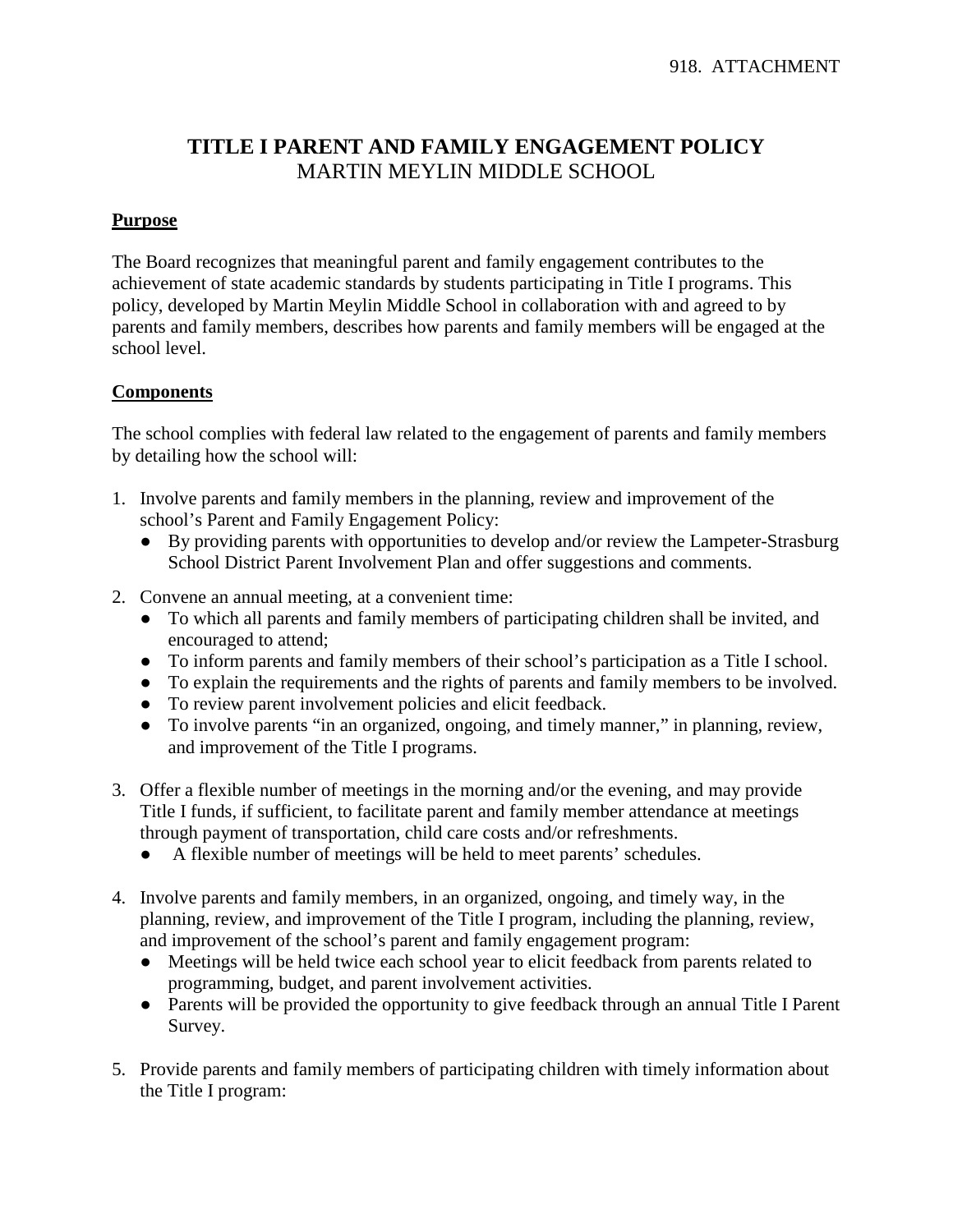- Parents will be notified in a timely manner if their child is identified for Title I Reading services. Communication includes notification of the school's annual fall Title I parent meeting.
- 6. Provide parents and family members of participating children with a description and explanation of the curriculum in use at the school, the forms of academic assessments used to measure student progress, and the achievement levels of the state academic standards:
	- This will be achieved through a report card grades, Title I progress reports, and conferences.
- 7. Provide, if requested by parents and family members, opportunities for regular meetings to formulate suggestions and to participate, as appropriate, in decisions relating to the education of their children, and respond to any such suggestions:
	- Martin Meylin Middle School will provide, if requested, parent-teacher conferences, academic student support meetings (as needed), and regular home-school communication.
- 8. Involve parents and family members in the joint development of the Schoolwide Program Plan in accordance with federal law. [Note: applies only to Title I schools operating a Schoolwide Program]:
	- Martin Meylin Middle School does not operate a Schoolwide Program.
- 9. Create a school-parent and family compact developed jointly with parents and family members outlining how parents and family members, the entire school staff, and students will share in the responsibility for improved student academic achievement and the means by which the school and the parents and family members will build and develop partnerships to help children achieve the state's academic standards. The compact shall:
	- Describe the school's responsibility to provide high-quality curriculum and instruction in a supportive and effective learning environment that enables children in Title I programs to meet the state academic standards, and the ways in which parents and family members will be responsible for supporting their children's learning, volunteering in their child's classroom, and participating, as appropriate, in decisions relating to the education of their children and positive use of extracurricular time.
	- Address the importance of communication between teachers and parents and family members on an ongoing basis through, at a minimum:
		- o Reading assistant conferences with parents and family members offered at least annually, during which the compact may be discussed as it relates to the individual child's achievement;
		- o Progress reports to parents and family members;
		- o Reasonable access to staff, opportunities to volunteer and participate in their child's class, and observation of classroom activities;
		- o Regular two-way, meaningful communication between parents and family members and school staff, in a language that parents and family members can understand.
	- Be reviewed at the spring Title I parent meeting and distributed in the fall or when students enter the Title I program.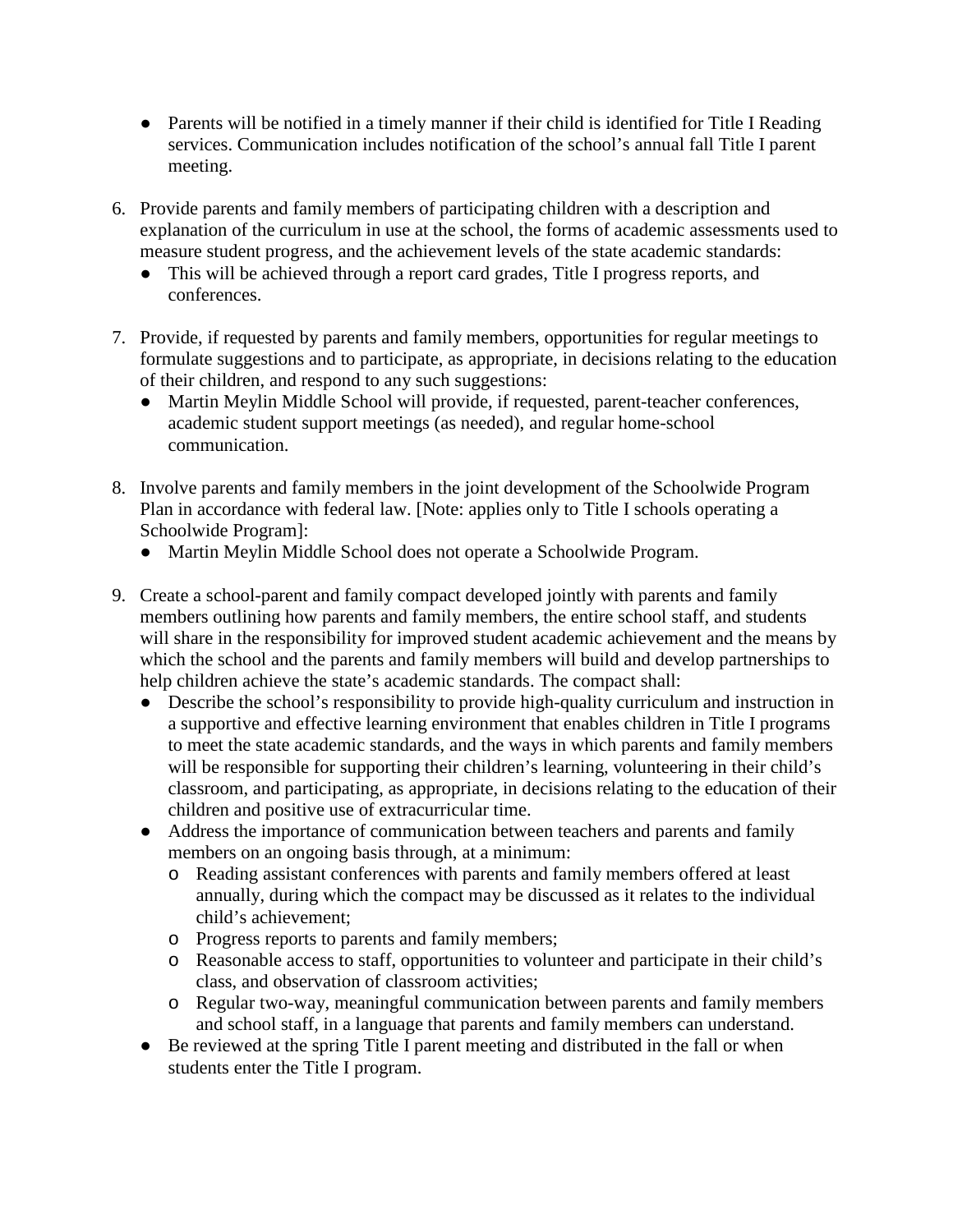- 10. Provide assistance to parents and family members in understanding the state academic standards, state and local academic assessments, and how to monitor a child's progress and work with teachers to improve the achievement of their children:
	- This will be accomplished through the report card grades, Title I progress reports, and Title 1 Parent Involvement nights.
- 11. Provide materials and training to help parents and family members to work with their children to improve their children's achievement, such as literacy training and using technology including education about the harms of copyright piracy, as appropriate, to foster parent and family involvement:
	- The Lampeter-Strasburg School District will offer at least one parent workshop each year to provide materials and training to help parents and family members work with their children to improve their children's achievement. The topic of each parent workshop will be chosen from suggestions offered at the fall parent meeting. In addition, parents will be invited to the annual IU13 Title 1 Parent Conference.
	- The district will inform parents of resource materials. The Martin Meylin Middle School Parent Resource Center is located in the Office.
- 12. Educate teachers, specialized instructional support personnel, and other staff, with the assistance of parents and family members, in the value and utility of contributions of parents and family members, and in how to reach out to, communicate with, and work with parents and family members as equal partners, implement and coordinate parent programs, and build ties between parents and family members and the school:
	- Martin Meylin Middle School will implement and coordinate parent programs and build ties between parents and family members and school. Parent input will be a part of the agendas for Title I parent meetings.
- 13. To the extent feasible and appropriate, coordinate, and integrate parent and family member involvement programs and activities with other federal, state, and local programs including public preschool programs, and conduct other activities that encourage and support parents and family members in more fully participating in the education of their children:
	- This will be accomplished through the district's kindergarten transition activities, such as story hour and preschool morning out.
- 14. Ensure that information related to school and parent and family member programs, meetings, and other activities is sent to the parents and family members of participating children in a format and in a language the parents and family members can understand:
	- The Title I program will utilize various interpreting services to meet this requirement. Documents will be translated into appropriate languages based on parents' needs and/or interpreters will be secured for group meetings and individual parent correspondences.
- 15. Provide opportunities for the informed participation of parents and family members (including parents and family members who have limited English proficiency, parents and family members with disabilities, and parents and family members of migratory children):
	- Title I families will receive invitations to all Title I parent and family engagement events and all Title I communication through paper copies, phone calls, and/or email, in a language they understand.